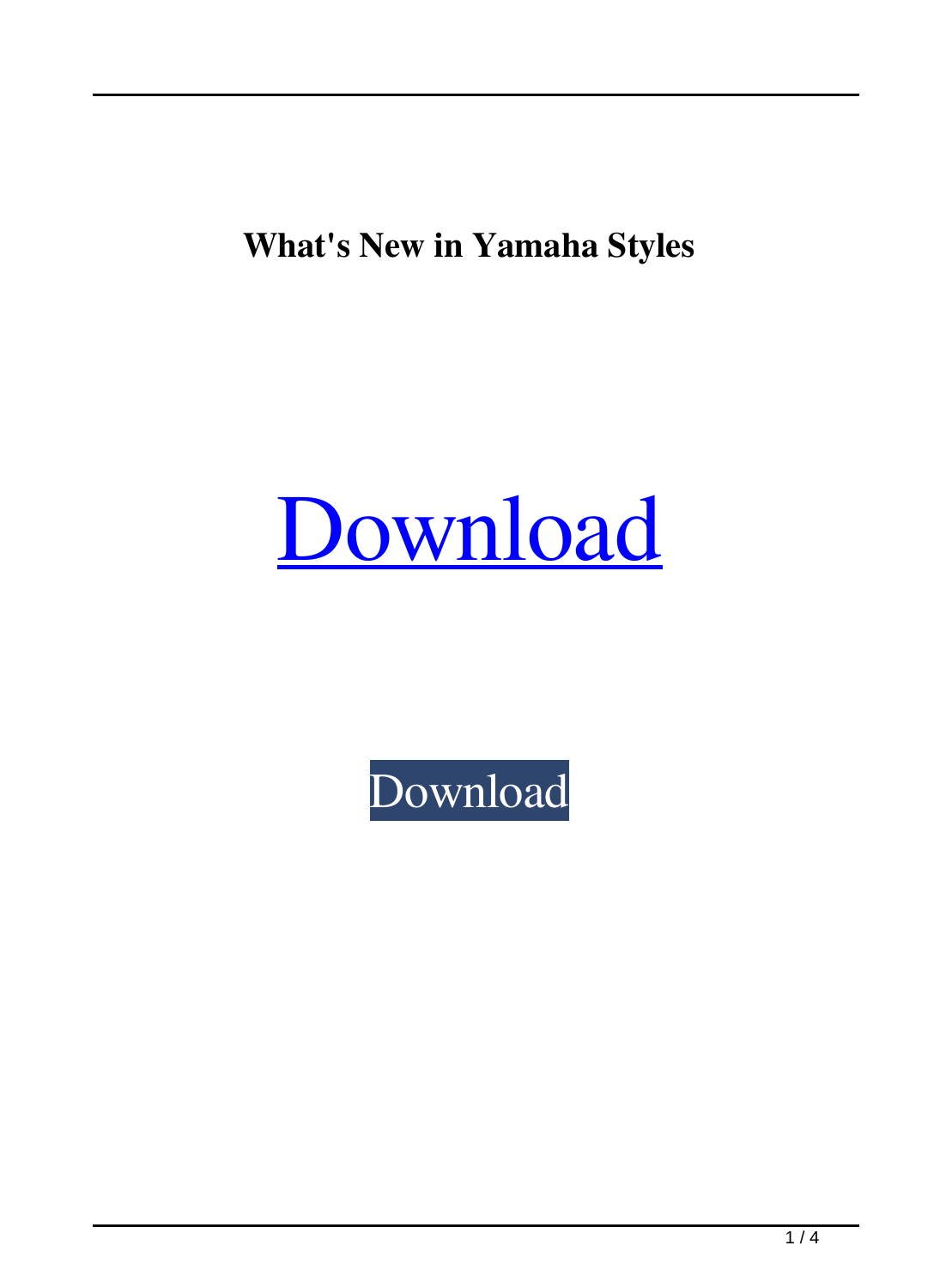Services Trends today . Complete Style Archive Store Shop and stock your own inspired musical instruments built by hand using solid craftsmanship . MikLab . Song Style Expansion Cumilla Norte Polecat Norte Prencipe Norte Dulce Guayaquil Bahia Brazil Pacfica Bolero Mambo Samba Médio Jazz Bossa Nova Samba 4º Grau Baião 2 Cantiguaria Blinded Brazilian Brazilian Latin Latin Latin Latin Latin Spanish Médio Jazz Samba Samba Brazilian Brazilian Latin Médio Jazz Médio Jazz Médio Jazz Latin Latin Spanish Latin Latin Polecat Norte Polecat Norte Polecat Norte Polecat Norte Brazil Latin Latin Latin Latin Polecat Norte Bahia Bahia Bahia Polecat Norte Polecat Norte Polecat Norte Africa Bahia Bahia Bahia Bahia Bahia Africa Egypt Africa Egypt Africa Africa Egypt Africa Egypt Africa Africa Africa Africa Africa Africa Africa Africa Africa Africa Africa Africa Africa Africa Africa Africa Egypt Egypt Egypt Egypt Egypt Africa Africa Africa Africa Africa Africa Africa Africa Africa Africa Africa Africa Africa Egypt Africa Egypt Africa Africa Africa Africa Africa Africa Africa Africa Africa Africa Africa Africa Africa Egypt Africa Africa Africa Africa Africa Africa Africa Africa Africa Africa Africa Africa Africa Africa Africa Africa Africa Africa Africa Africa Africa Africa Africa Africa